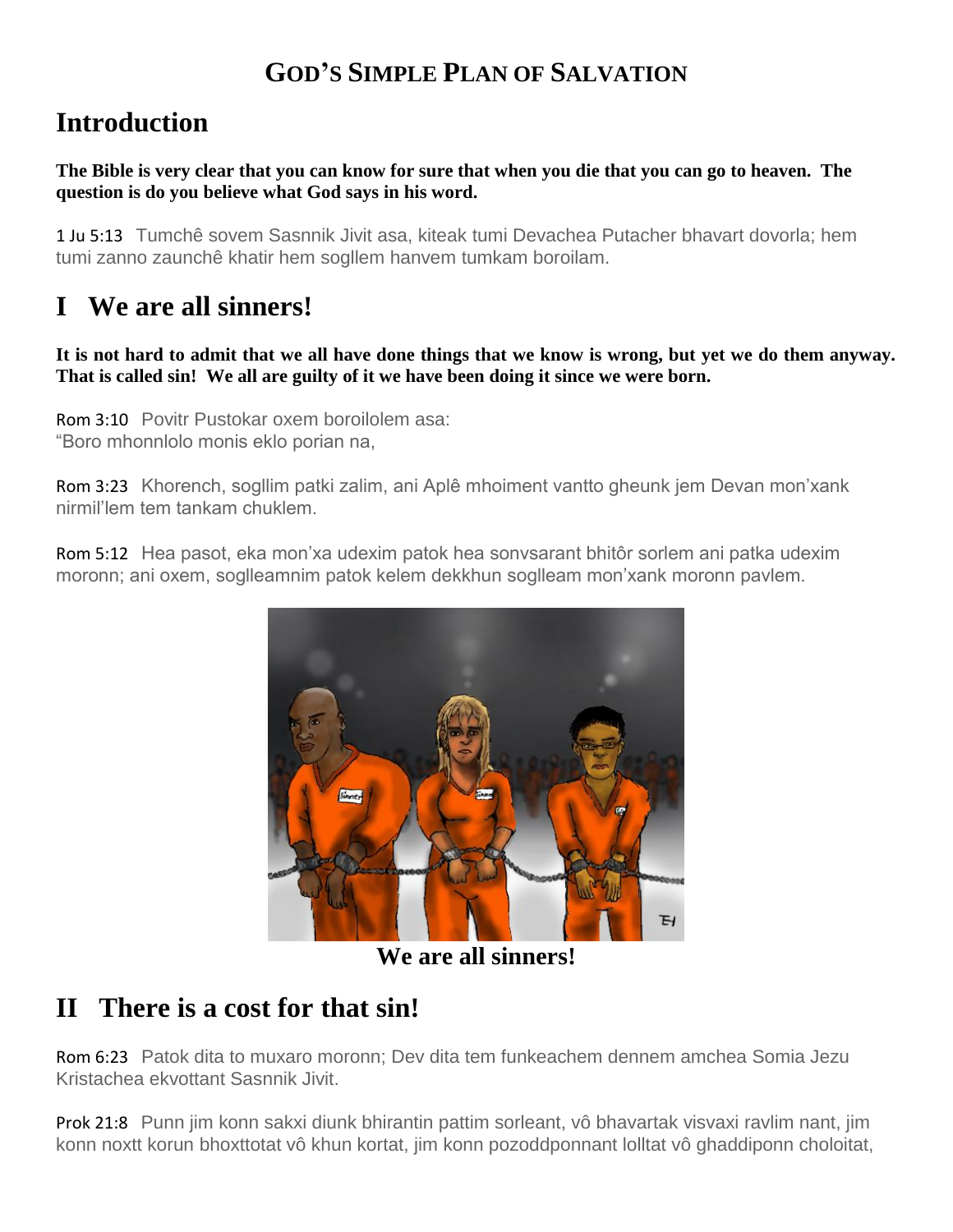jim konn murtim-puttleank bhôztat vô dusreank fosounk bhonvtat — heam soglleanchem daiz, gondhokan zollto ujea-kondd. Hem tem dusrem moronn."

Prok 20:11-15 prant hanvem dekhlem ek vhoddlem dhovem xinvason ani tacher bosun aslo Taka hanvem pollelo. Tachê mukha velim prithum' ani mollob pollun gelim ani tanchi savlli porian urunk na. 12 Ani mel'leam mon'xank hanvem pollelim, vhoddank toxem lhanank: tim xinvasona mukhar ubim aslelim. Pustokam ugôddlim, ani uprant anink ek pustok ugôddlem; hem mhonn'lear Jivitachem pustok. Pustokancher tancheô kornneo boroil'leô asleô tea pormannem mel'leanchi mon'subi zali. 13 Aplea pottant aslim tim mel'lim mon'xam somdiran portun dilim. Toxench mornnan ani patallan apnnachê adhin asleleam mon'xank portun dilim. Ani ek-ekleacheam kornneam pormannem Devan tanchi zhôddti keli.

14 Tedna mornnak ani patallak ujeachea konddant xevttilim. (Hem ujeachem kondd mhollear dusrem moronn.)

15 Zanchim nanvam jiveanchea pustokar boroil'lim naslim, tankam soglleank ujeachea konddant xevttilim.

## **III Christ died for our sins.**

Rom 5:6 Zorui amchean samkench kainch korunk zainaslem torui Kristan, Aplo nemlolo vêll pavtôch, khotteam pasot Aplo jiv dilo.

Rom 5:8 Punn ami patki zaunui, Krist amchê pasot melo te vixim Dev amkam Aplea mogacho puravo dita.

Rom 14:9 Heach karannak lagun, mhonngê morun geleant tancher, toxench jivim asat tancher, Apnnem Aplo odhikar cholounchê pasot, Krist melo ani punorjivont zalo.

Rom 6:23 Patok dita to muxaro moronn; Dev dita tem funkeachem dennem amchea Somia Jezu Kristachea ekvottant Sasnnik Jivit.



**Christ died for sinners!**

**IV Salvation is a free gift, not by good works. You must take God's word for it, and trust Jesus alone!**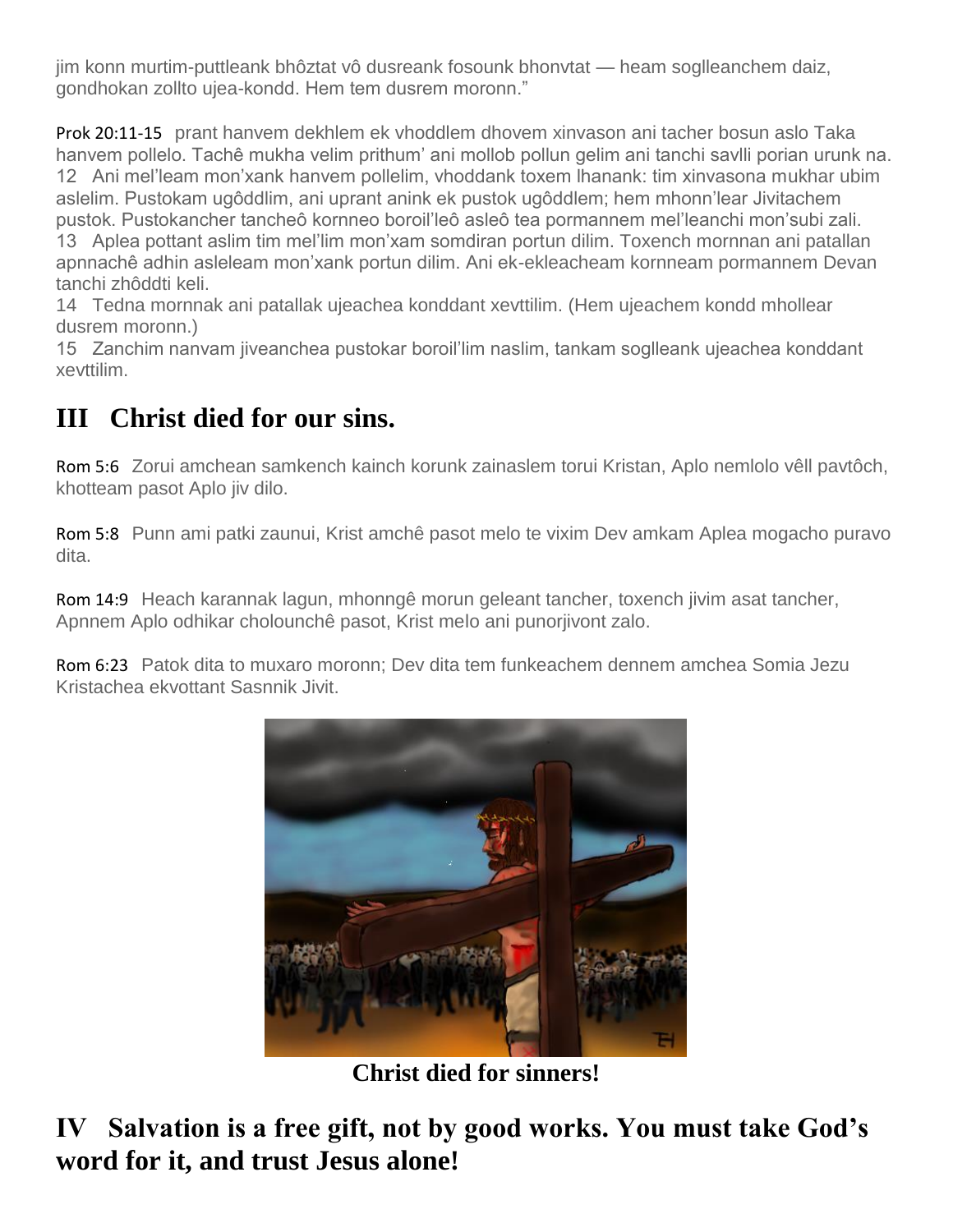Salvation is trusting and receiving Jesus Christ as your Savior. It's trusting in the fact that Jesus Christ died on the cross of Calvary to pay for your sins! It's realizing there is absolutely nothing whatsoever you can do to save yourself and *completely* trusting in Jesus Christ to save you! It's not any church that saves. It's not any baptism, not good works, not sacraments, not repenting, not praying through, not living a good life — IT'S NOT ANYTHING YOU CAN DO!

Acts 4:12 Ani dusrea konnachêch vorvim soddvonn mellunk xokona, kiteak amkam soddvonn diunk xokta toslem anink dusrem nanv mollba khala Devan mon'xank diunk na!"

Ephesians 2:8-9 Karonn Devachech doiallaien, bhavarta udexim , tumkam soddvonn mell'lea; 9ti tuminch kel'leam proitnancho foll nhoi, punn Devachem funkeachem dennem. He baptint konnench mijas korum noie, kiteak amchi soddvonn amcheanch kornneam udexim upzona.

Tit 3:5 Tannem amkam taronn dilem tem, ami keleleam boream kortubank lagun nhoi, punn Aplêch kaklutin, amkam nitoll korun, novo zolm ani novem jivit dito Povitr Atmeache podven Tannem amkam taronn dilem.



#### **V We must put our faith and trust in Christ in order to be saved.**

Rom 4:24 punn amchê-i pasot. Amchea Somia Jezuk mel'leantlo punorjivont kela Tacher ami bhavart dovortanv ani haka lagun amkam-i Dev Apnnak manovlelim kortolo;

Rom 10:9-10,13 Khorench, Jezu Somi mhonn tujea tonddan ucharxi ani Devan Taka mel'leantlo punorjivont kelo mhonn kallzant thaun bhavart dhôrxi zalear, tuka taronn melltelem. Kallzant thaun bhavart dhorun ami Devak manovlelim zatanv; tonddan ucharun amkam taronn mellta. kiteak Povitr Pustokar boroil'lem asa tea pormannem, "Somiachem Nanv gheun Taka ulo martat titleank-ui taronn melltelem."